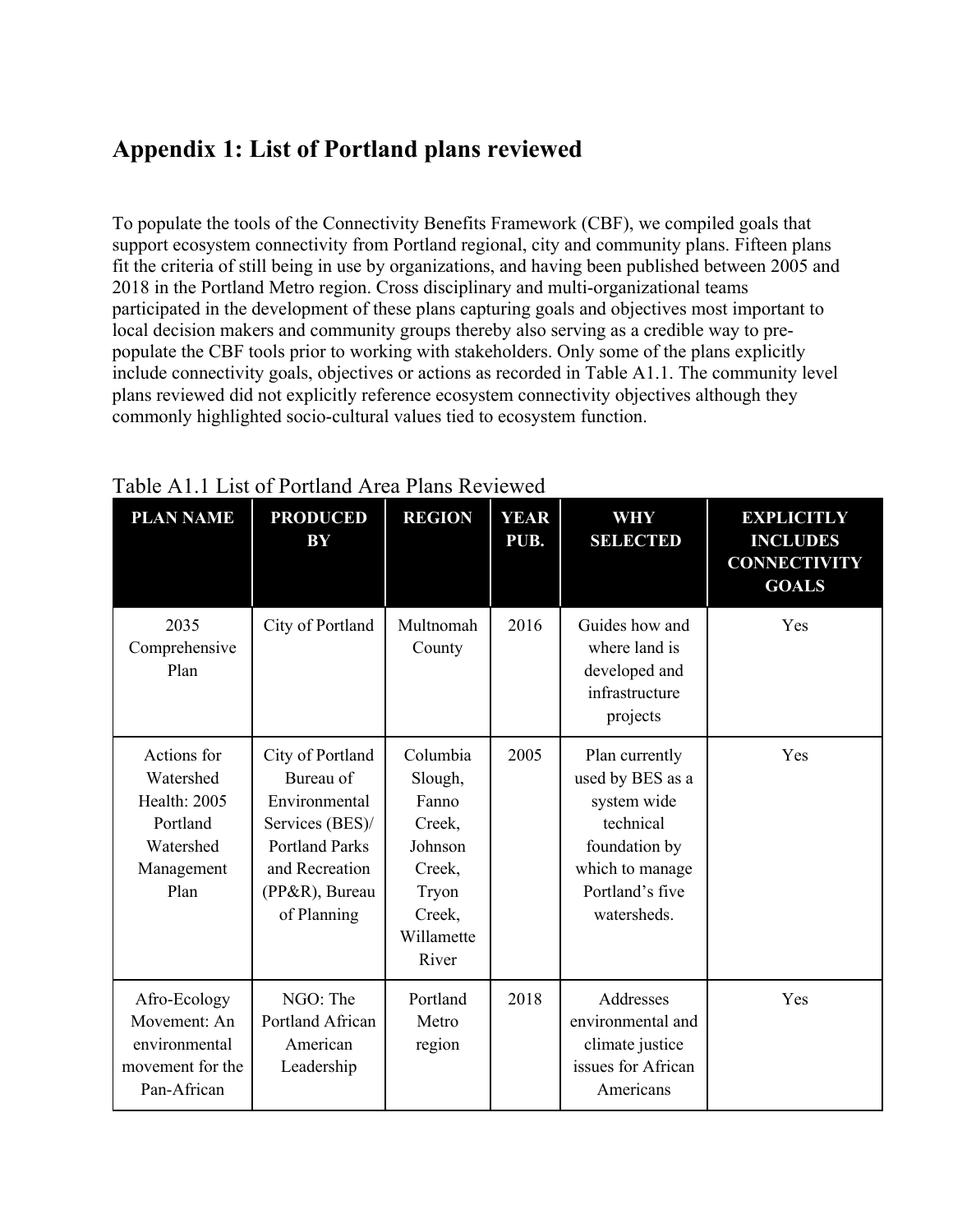| communities of<br>Portland                                  | Forum (PAALF)<br>& Africa House                                                                                                         |                                                                                                |                                          | residents of<br>Multnomah<br>including<br>immigrants and<br>refugees.                                                          |     |
|-------------------------------------------------------------|-----------------------------------------------------------------------------------------------------------------------------------------|------------------------------------------------------------------------------------------------|------------------------------------------|--------------------------------------------------------------------------------------------------------------------------------|-----|
| Portland Urban<br>Forestry<br>Management<br>Plan            | City of Portland:<br><b>Portland Parks</b><br>and Recreation<br>$(PP\&R)$                                                               | Multnomah<br>County                                                                            | 2004                                     | Specifically<br>addresses the<br>management of the<br>flora and fauna<br>within the City of<br>Portland                        | Yes |
| Clackamas<br>County<br>Comprehensive<br>Plan                | Clackamas<br>County                                                                                                                     | Clackamas<br>County                                                                            | 2001<br>with<br>later<br>amend-<br>ments | Identifies land use<br>by individual sites<br>based on regional<br>goals. Covers all<br>of Clackamas<br>County.                | No  |
| Clean Water<br>Services Healthy<br><b>Stream Plans</b>      | Clean Water<br>Services -<br>Contracted<br>Utility for<br><b>Tualatin River</b>                                                         | Tualatin<br>River<br>watershed.<br>Primarily<br>Washington<br>County.                          | 2005                                     | Responsible for<br><b>Tualatin River</b><br>watershed in<br>Washington<br>County with a<br>focus on in-stream<br>water quality | Yes |
| <b>Greater Forest</b><br>Park<br>Conservation<br>Initiative | NGO: Forest<br>Park<br>Conservancy &<br><b>Forest Park</b><br>Alliance<br>(government and<br>non-government<br>agency<br>collaborative) | <b>Forest Park</b><br>and<br>surrounding<br>private lands<br>located in<br>Multnomah<br>County | 2013                                     | Sets out<br>conservation<br>initiatives specific<br>to this unique<br>10,000 acre area of<br>urban forest.                     | Yes |
| The Intertwine<br>Regional<br>Conservation<br>Strategy      | Intertwine<br>Alliance<br>(partnership of<br>government and                                                                             | Portland<br>Metro<br>region and<br>Vancouver,<br>Washington.                                   | 2012                                     | Conservation<br>initiative covering<br>the Portland and<br>Vancouver region.<br>The only regional                              | Yes |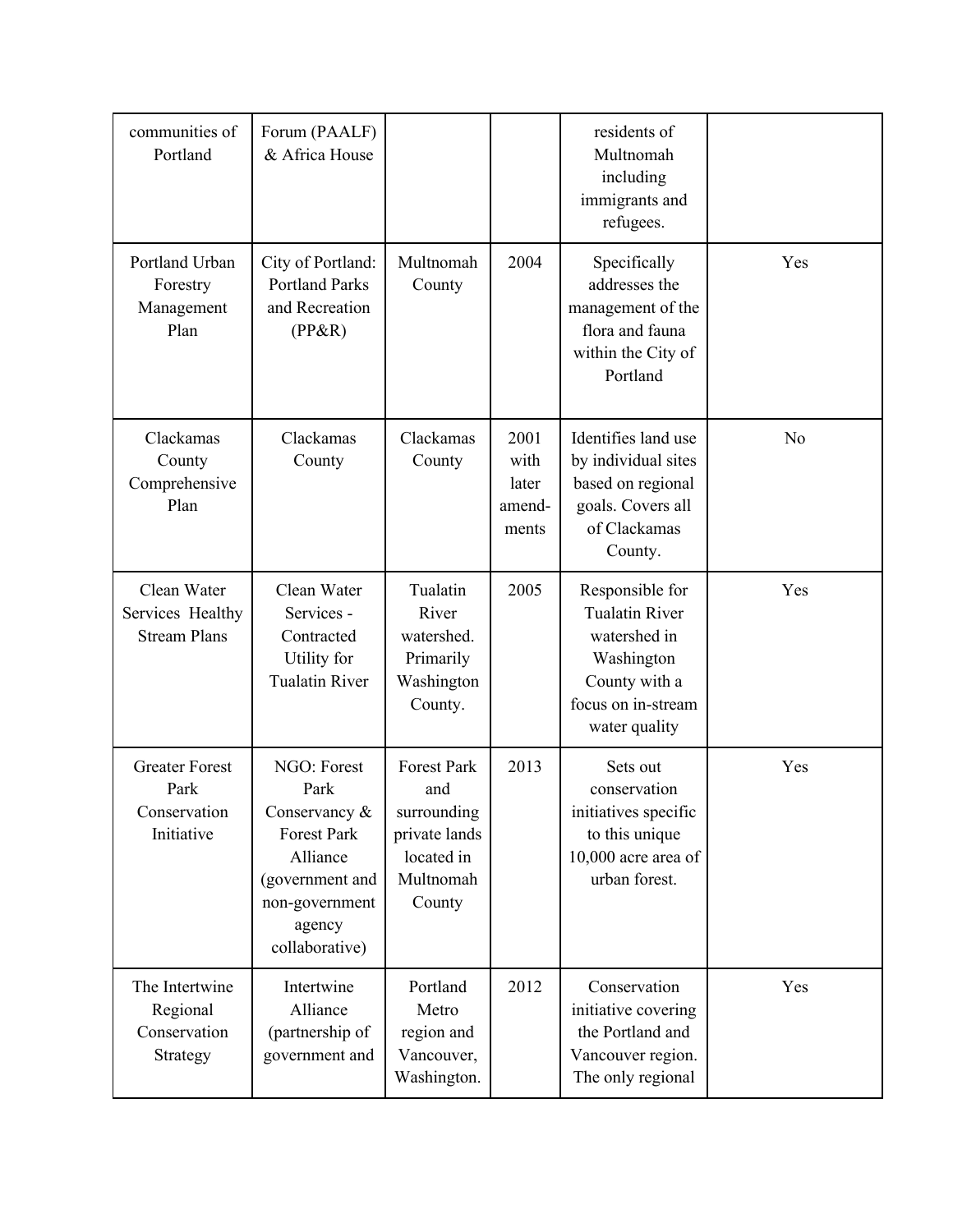|                                                                                                                                        | non-government<br>agencies)                                                                           |                                                                        |      | plan.                                                                                                                       |                |
|----------------------------------------------------------------------------------------------------------------------------------------|-------------------------------------------------------------------------------------------------------|------------------------------------------------------------------------|------|-----------------------------------------------------------------------------------------------------------------------------|----------------|
| Living Cully<br>Community<br><b>Energy Plan</b>                                                                                        | <b>NGO</b><br>Partnership::<br>Living Cully<br>(Verde, NAYA,<br>Hacienda,<br>Habitat for<br>Humanity) | Cully<br>neighborhoo<br>$d$ in<br>Multnomah<br>County (NE<br>Portland) | 2018 | Used as a model<br>for other<br>underserved<br>communities.<br>Addresses<br>displacement and<br>environmental<br>injustice. | No             |
| Metro: Regional<br>Transportation<br>Plan                                                                                              | Metro-<br>Regional<br>Government<br><b>Bureau</b>                                                     | Clackamas,<br>Multnomah<br>$\&$<br>Washington<br>Counties              | 2018 | Regional<br>transportation<br>plan. Guides the<br>individual county<br>transportation<br>plans.                             | Yes            |
| Metro: Urban<br>Growth<br>Management<br><b>Functional Plan</b>                                                                         | Metro-<br>Regional<br>Government<br>Bureau                                                            | Clackamas,<br>Multnomah<br>$\&$<br>Washington<br>Counties              | 2018 | Includes 2040<br>metro growth<br>concept, goals and<br>objectives.                                                          | Yes            |
| Multnomah<br>County and the<br>City of Portland:<br>Climate Change<br>Preparation<br>Strategy: Risk<br>and Vulnerability<br>Assessment | City of Portland<br>and Multnomah<br>County                                                           | Multnomah<br>County                                                    | 2014 | Establishes long-<br>term adaptation<br>and mitigation<br>strategies<br>including land use<br>planning goals.               | Yes            |
| On the Frontlines<br>of Climate<br>Change of Voz                                                                                       | NGO: Voz<br>environmental<br>justice<br>organization<br>representing<br>workers' rights               | Portland<br>Metro<br>region                                            | 2018 | Addresses<br>environmental and<br>climate justice<br>issues for<br>vulnerable day<br>laborers and<br>immigrants.            | N <sub>o</sub> |
| The People's<br>Plan PDX                                                                                                               | <b>NGO: PAALF</b>                                                                                     | Multnomah<br>County - NE                                               | 2018 | Documents<br>Portland's Black                                                                                               | No             |